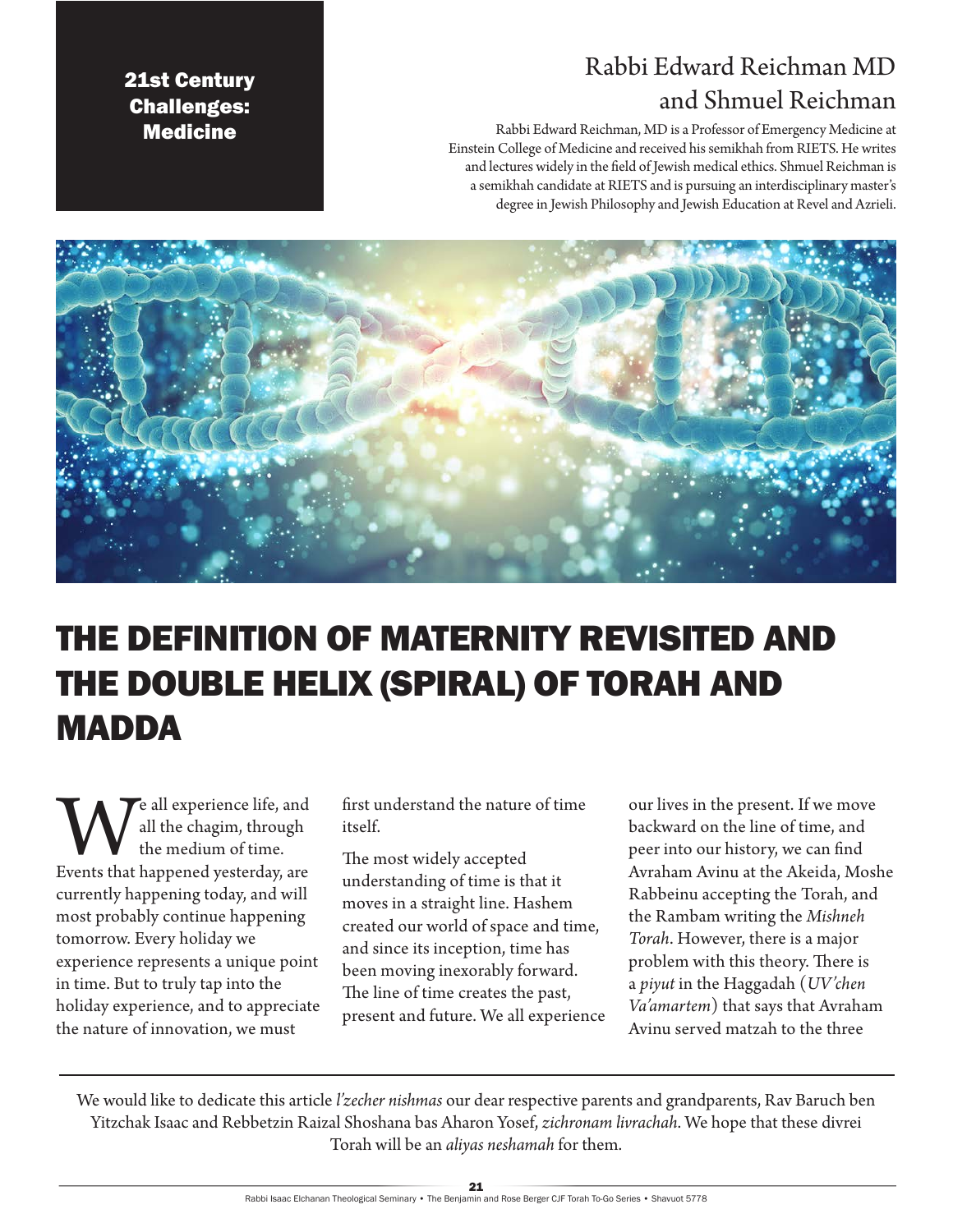*malachim* because it was Pesach. Rashi agreed, and writes that Lot did the same for the *malachim* who visited Sodom (Bereishis 19:3). How can this be? The mitzvah of matzah originates from *yetzias Mitzrayim*, and this would not occur for another few centuries.

The answer requires us to develop an even deeper understanding of time. Time doesn't move in a straight line, but rather, in circles. As the Ramchal explains, Hashem created time to move in thematic circles, where each point in the year represents certain unique spiritual energies. Rosh Hashanah, Yom Kippur, Succos, and all the chagim are associated with unique spiritual themes and energies.

This understanding completely transforms our perspective of time. We don't celebrate *zman cheiruseinu*, the time of our freedom, because the Jews were redeemed on the 15th of Nisan. Rather, the Jews were redeemed on the 15th of Nisan *because* it was *zman cheiruseinu*. The time of freedom is what allowed them to escape the slavery of Mitzrayim. This is why Avraham and Lot were eating matzah long before the actual *ge'ulah*. They were tapping into the spiritual waves of time, not commemorating a historical event. Time is thus a circle, not a straight line.

However, even the circle analogy is limiting. Time is not a recreation and repetition of the past. We don't want to re-experience the past every year. Returning to the same point on the circle would be pointless. Instead, every single year, when we return to a point on the circle, our goal is to expand upon what we created last year. Each Rosh Hashana should be a new Rosh Hashana; each Pesach, a new Pesach; each Shavuos, a new Shavuos. We must convert the two-dimensional circle into a threedimensional *spiral*. We maintain the circularity while allowing for ascension.

This theme expresses itself in many different areas of our lives. For example, each Shavuos, we reaccept the Torah. This is why, as the Rav famously explained, there is a *minhag* to stand during the Torah reading — because we are trying to recreate the experience of *Matan Torah*. We are not simply trying to experience what already occurred, however; we are trying to take it one step further, ascending the spiral, reliving the experience anew, on a different spiritual plane. *Kabalat ha-Torah* this year is on a higher level of the spiral than last year. So in a real sense, we are receiving the Torah anew, in a new dimension of time and spiritual energy.

Each Shavuos, we reaccept the Torah and recreate the experience of *Matan Torah*. We are not simply trying to experience what already occurred, however; we are trying to take it one step further, ascending the spiral, reliving the experience anew, on a different spiritual plane. *Kabalat ha-Torah* this year is on a higher level of the spiral than last year. So in a real sense, we are receiving the Torah anew, in a new dimension of time and spiritual energy.

As we continually rise in our spiritual world, so too do we rise in the material world. Each year as we read the phrase, "*U-milu ha'aretz vi-chivshuhah*" (Bereishis 1:28), we rededicate ourselves to conquering and harnessing the powers of the natural world for the good of man. Each year's "*vi-chivshuhah*" surpasses that of the previous year. In the same way, fields of science, medicine and technology evolve with the passage of time, building on previous discoveries.

It is perhaps no coincidence that the very building blocks of the human being, the DNA, are helical or spiral in structure. Our double helix, if you will, is the parallel ascension of Torah and *madda* in tandem. Indeed, Chazal (*Zohar*, Parashas Terumah) teach us that "*Kudsha Berich Hu istakel b'oraisa u-bara alma*," Hashem used the Torah as a blueprint for the creation of the world, and DNA is the blueprint for the creation of the human being. This notion that Hashem used the Torah to create the physical world may hold the key to our ability to address innovations in medicine from a halakhic perspective.

In connection with the chag of Shavuos, we will briefly discuss some innovations relating to one specific area of medical halakhah. Chazal explain that on Shavuos, Bnei Yisrael married Hashem; *yetzias Mitzrayim* was the *eirusin*, and Matan Torah was the *nesuin* (see the introduction to *Sefer HaMakneh*). Shir Ha'Shirim reflects this love story between Klal Yisrael and Hashem. *Pru urvu*, the mitzvah to procreate, is an essential component of marriage. As we metaphorically marry Hashem on Shavuos, let us briefly explore new challenges to the definition of maternity in halakhah. Our objective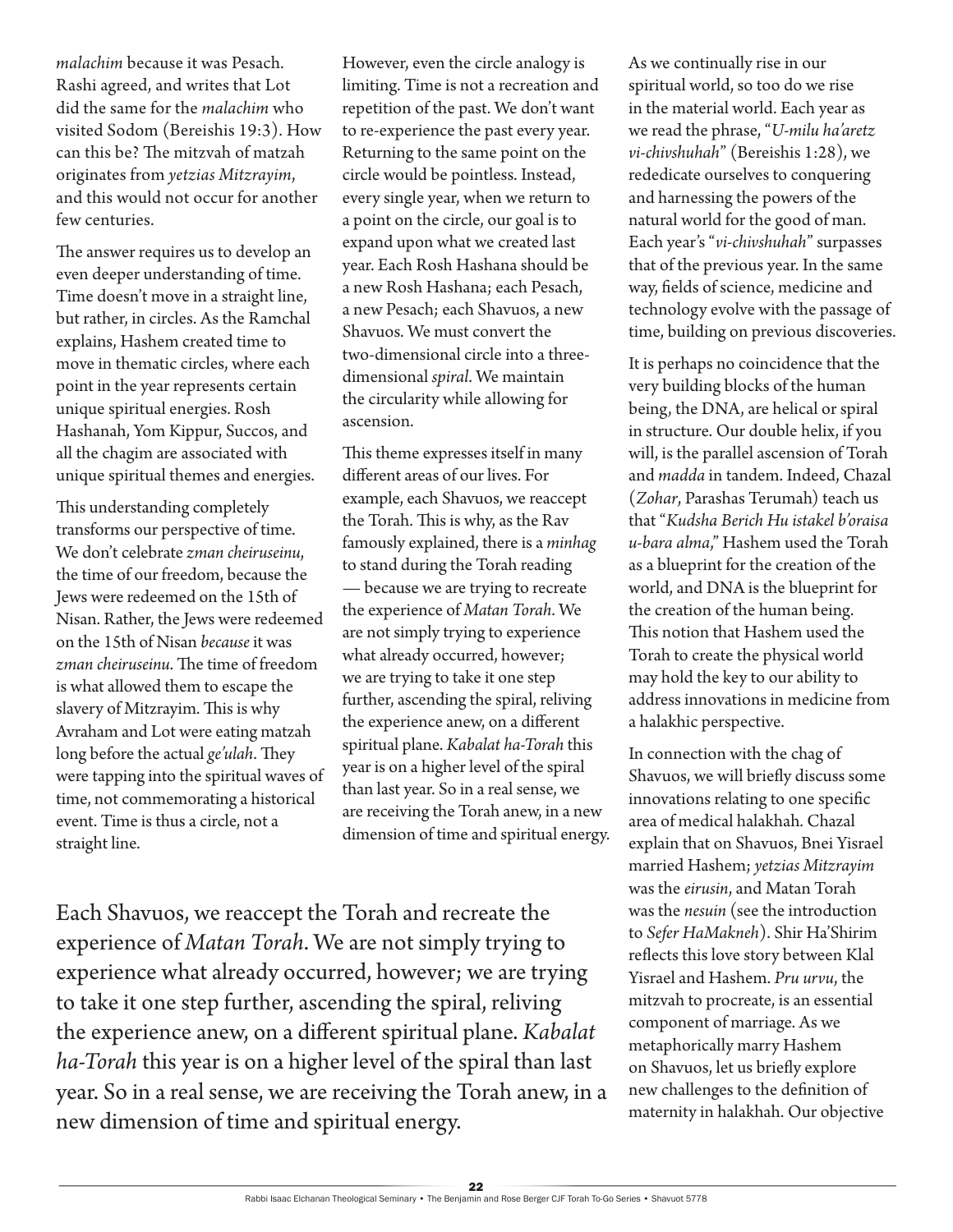is not to provide a comprehensive halakhic analysis, but rather to raise the issues that will require and enable us to reapply the Torah anew.

With modern reproductive technology it is now possible for one woman to provide the genetic contribution, the seed/DNA, and another to provide the nurturing environment required for the growth or expression of the seed (i.e., gestation). Which one of these women, if either, is considered the halakhic mother?

Moshe Rabbeinu foreshadowed this debate in his cry to Hashem, alluding to both conception and gestation as being identified with maternity:

הֶ אָנֹכִי הָרִיתִי אֵת כָּל הָעָם הַזֶּה אִם אָנֹכִי יִלְדְתִּיהוּ כִּי תֹאמַר אֵלַי שָׂאֵהוּ בְחֵיקֵךְ כַּאֲשֶׁר יִ שָ א הָ אֹמֵ ן אֶ ת הַ יֹנֵק עַ ל הָ אֲ דָ מָ ה אֲ שֶ ר נִשְ בַ עְ תָ לאבֹתיו.

*Did I conceive all this people, did I bear them, that You should say to me, "Carry them in your bosom as a nurse carries an infant," to the land that You have promised on oath to their fathers?* **Bamidbar 11:12**

To be sure, this debate is not new, and surrogate motherhood has become commonplace in the Jewish community. However, new innovations force us to revisit the issue, requiring the advocates of the two major halakhic positions to reapply the age-old principles of the Torah to even newer circumstances.

According to the *poskim* who consider genetics to be the determinant of halakhic maternity, behold the following two innovations:

## Mitochondrial Transfer

While most of our DNA resides in the nucleus of the cell, a small percentage is found in a small structure in the fluid of the cell called the mitochondria. The mitochondrial DNA is transmitted exclusively through the mother. Mutations in this gene can cause severe and sometimes fatal disease. It is now possible for a woman possessing defective DNA in her mitochondria to produce a healthy child through the process of mitochondrial transfer. Through this process an egg is created with the woman's nuclear DNA and the healthy mitochondrial DNA of a donor. The composite egg is then fertilized with the seed of the woman's husband to produce the child, who has three genetic parents.

For those authorities who consider genetics the determinant, who would be the halakhic mother in such a case? Is it possible to have two genetic mothers? Would we invoke the principle of *rov* (majority)? Or is the mitochondrial DNA a *davar hama'amid*, a substance of too great significance to be nullified. Perhaps the paradigm of *bitul*, or nullification, simply has no role in the determination of maternal status.

What if the mitochondrial donor is not Jewish — does the child need a conversion? Is the conversion primary, such that if it were a female child she would be precluded from subsequently marrying a kohen? If the nuclear donor is a Yisrael, but the mitochondrial donor is a daughter of a Kohen, would the child require a pidyon haben?

## Artificial Reproductive Seed

Another development that will require a reevaluation of the position that considers genetics paramount is the creation of so-called artificial

reproductive seed. While no child has yet been born through this process, scientists have demonstrated proof of concept to be able to cultivate a gamete (reproductive cell) from a bone marrow stem cell. It would be possible for both men and women to each produce either eggs or sperm. A man could therefore produce an egg cell, which could then be fertilized with natural male reproductive seed. Who would be the halakhic mother in this case? Neither Chazal, nor any scientist, has ever conceived of anyone other than a woman contributing the egg to reproduction. Would a man fulfill the mitzvah of *pru urvu* by creating an artificial egg? If a man were a mamzer and contributed artificial male (or female) seed to the production of a child, would the child be considered a mamzer?

Neither of the two aforementioned advances would present an issue for the authorities who consider the gestational carrier to be the halakhic mother. There is, however, another innovation that challenges this position.

#### The Artificial Womb

Scientists recently successfully gestated a goat removed from its mother's womb in an artificially created womb for eight weeks. The ultimate conceptual objective of this research is to facilitate ectogenesis — the gestation of a fetus completely outside the womb from conception to complete development. Ectogenesis raises a plethora of halakhic issues, including even whether the product enjoys human status.

Assuming the humanity of the progeny, who would be its halakhic mother? For those who consider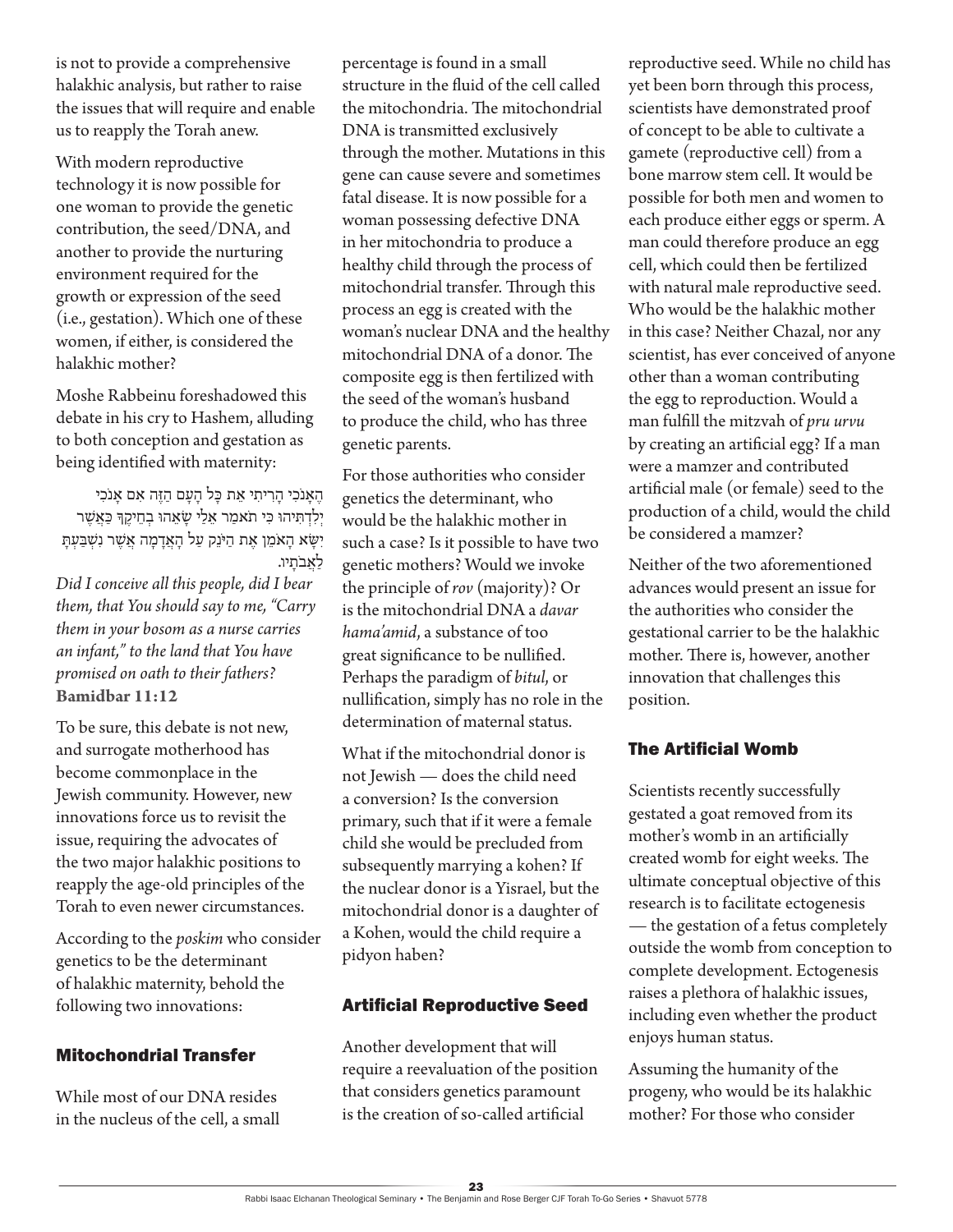genetics the determinant of maternity, the artificial womb bears no impact. Those who consider the gestational or birth mother to be the halakhic mother, however, may need to rethink their position. In the absence of a woman gestating the fetus, would maternity default to the genetic donor, or would the fetus simply have no halakhic mother? Inanimate objects, such as test tubes, petri dishes and ziplock bags (artificial wombs), are presumably disqualified from maternal consideration.

The approach to the artificial womb by authorities who consider the birth or gestational mother to be the halakhic mother may depend on their particular analysis.

- For those who are in doubt and out of *safek* (doubt) consider both mothers to have claim on maternity, here there is only one candidate. Perhaps the genetic mother should be the sole halakhic mother.
- For those who maintain that the sources specifically reflect gestation as the determinant (e.g., agricultural sources, *Yevamot*, Midrash of Rachel and Leah), absent a gestational (or birth) mother, there would perhaps be no halakhic mother.

As an additional thought experiment, if we combine the technologies and use artificial male and female reproductive seed to produce a fertilized egg, which is then placed in an artificial womb, all positions would be challenged! All would be forced to apply the Torah anew.

Since these innovations could not possibly have been anticipated by our predecessors, it is precisely in the fields of medicine and technology

True, the Torah may not specifically mention artificial wombs, mitochondrial DNA, or artificial seed, yet, all the key principles are found within it. By delving into the Torah, and deeply understanding Hashem's



wisdom, we can apply it to every situation that arises in the modern world. *Hafoch ba vi-hafoch ba d'chola ba* — search in it and search in it because all is in it (*Avos* 5:22)*.*

that many wonder how legal halakhic precedent can be found.

The solution lies in the notion of principle-based learning. As the Ramchal maintains, true wisdom requires us to always seek the key underlying and fundamental principles and concepts. All the details and applications stem from these key principles. True, the Torah may not specifically mention artificial wombs, mitochondrial DNA, or artificial seed, yet, all the key principles are found within it. By delving into the Torah, and deeply understanding Hashem's wisdom, we can apply it to every situation that arises in the modern world. *Hafoch ba vi-hafoch ba d'chola ba* — search in it and search in it because all is in it (*Avos* 5:22)*.*

The question remains, however, why is this true? Perhaps Torah principles themselves are not sufficient to address these new advances? The answer lies in the ultimate source of all wisdom. All the wisdom of science, medicine, and technology stems from the Torah, as the physical world itself is an expression and emanation of the Torah and the spiritual world. As we mentioned above: "*Kudsha Berich Hu istakel b'oraisa u-bara alma*," Hashem looked into the Torah, and used it to create and form the world. When we understand the deep principles of Torah, we can see them expressed within science, medicine, psychology, mathematics, and all other forms of *madda*. Since all sciences are derivatives of the Torah, we can surely find sources from within this very Torah to address any attendant halakhic issues. Therefore, the innovation of the Torah is inextricably linked to the innovation of science; they are parallel spirals or helices.

We have the minhag of placing trees and other plants in our shuls on Shavuos. Perhaps it would be more appropriate to place seeds. Man is compared to the tree (*ki ha'adam etz ha-sadeh*). When we view the grown tree, we must remind ourselves of its